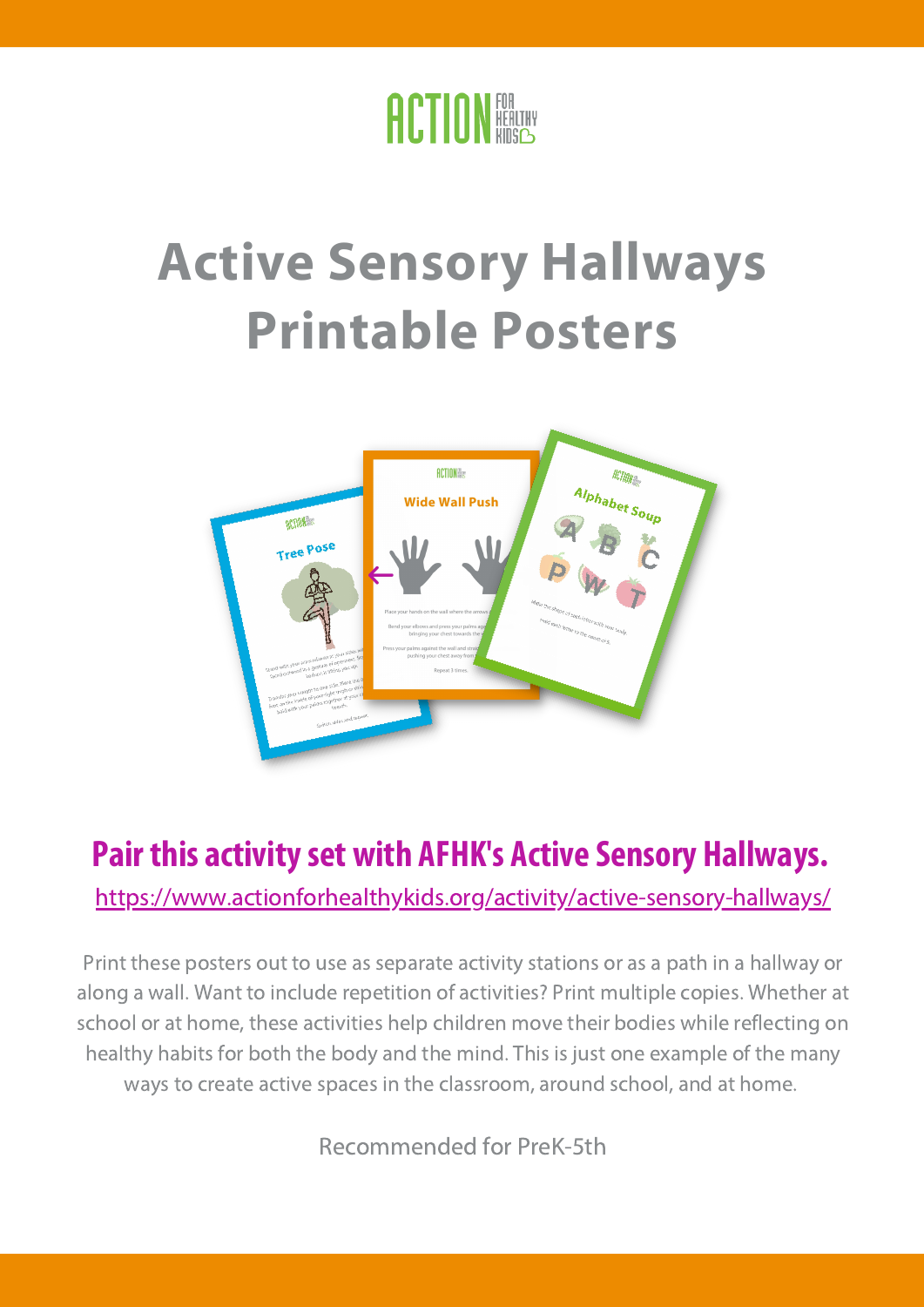



Stand with your arms relaxed at your sides with your palms faced outward in a gesture of openness. Stand tall, like a balloon is lifting you up.

Take three deep breaths.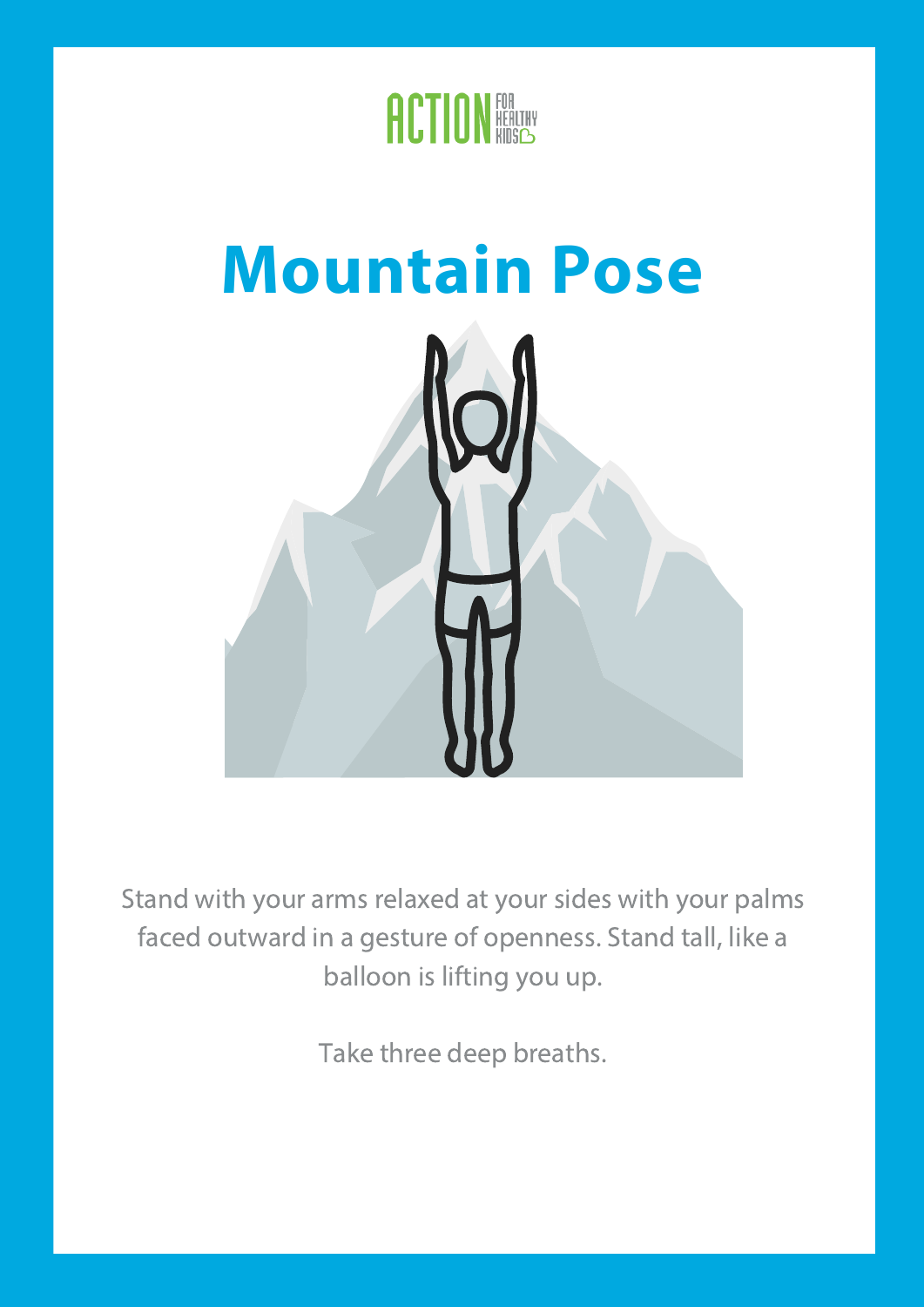

#### **Jump Rope**



Pretend you are holding a jump rope.

Bring your arms to your sides and bend at your elbows bringing your arms out in front. Make tiny circles with your wrist.

> Jump in place... times on two feet times on one foot times on the other foot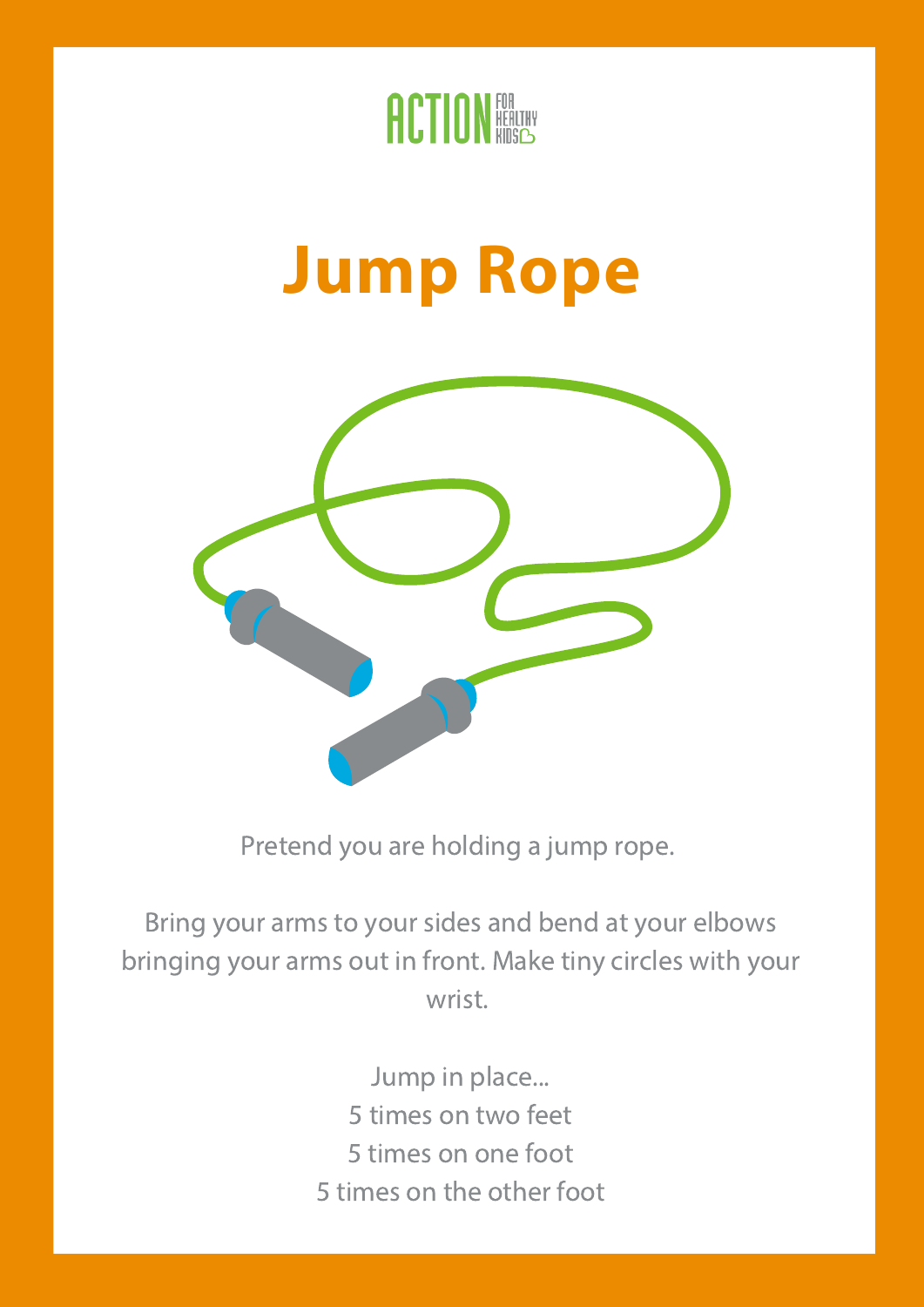

## **Mindful Bite**



Point to a food that you've tried before. Close your eyes and take a big imaginary bite.

**CHOMP** 

Pretend to chew your bight slowly and think about...

... what it feels like ... what it tastes like ... what it smells like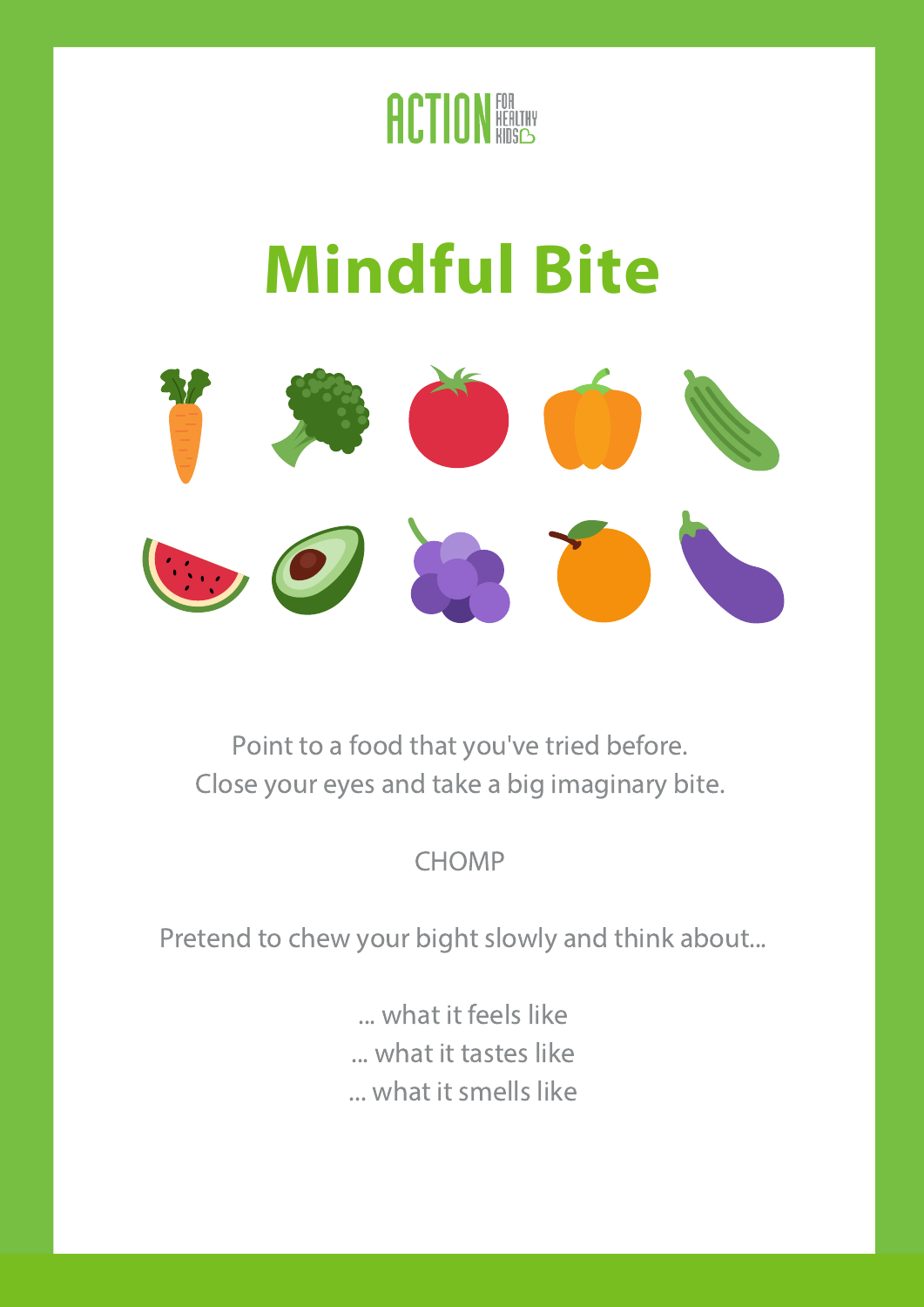

# **Wide Wall Push**

Place your hands on the wall where the arrows are pointing.

Bend your elbows and press your palms against the wall, bringing your chest towards the wall.

Press your palms against the wall and straighten your elbows, pushing your chest away from the wall.

Repeat 3 times.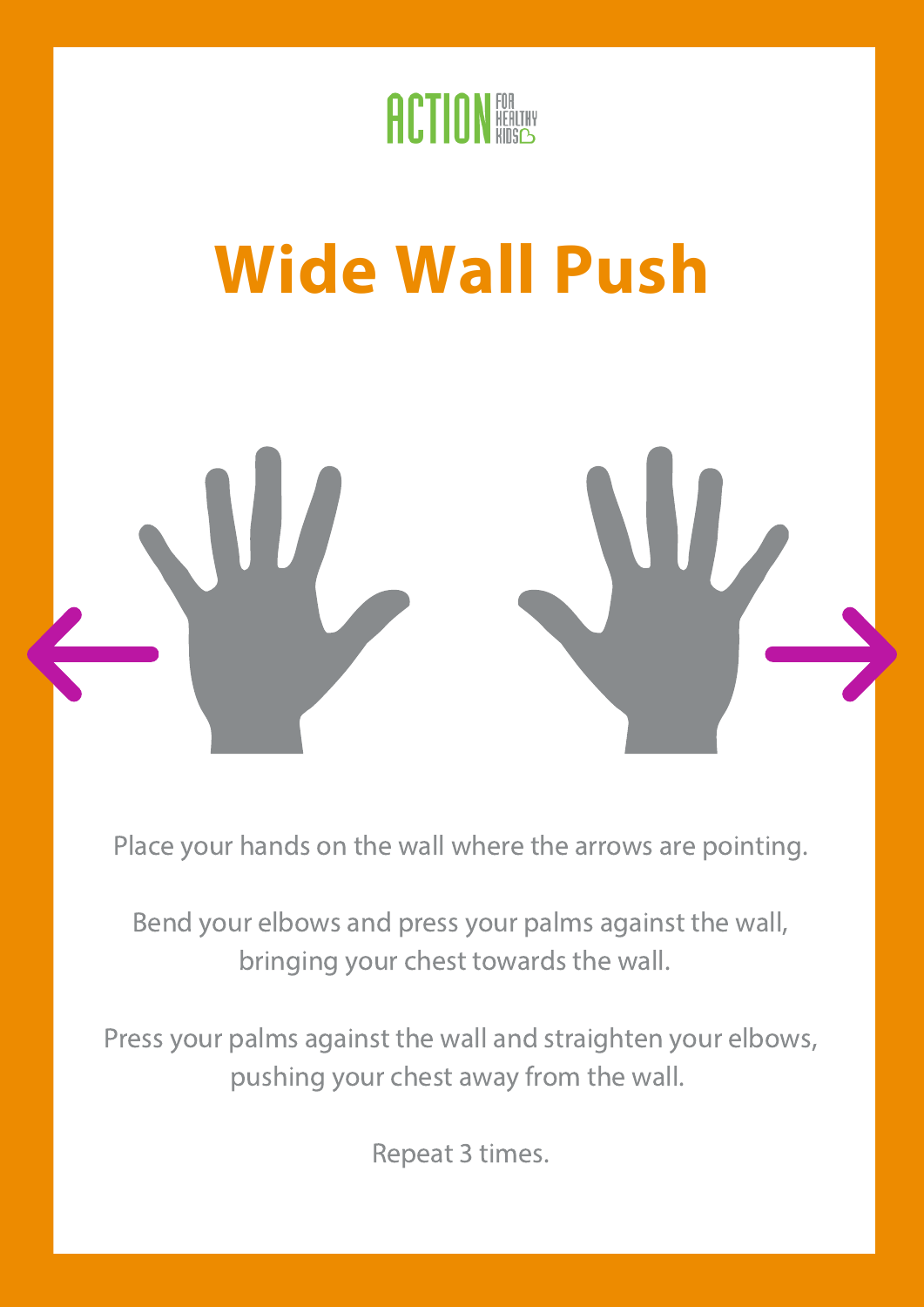

#### **Trace and Breathe**



Place your finger on the green star. Trace the purple line to the blue star while taking a slow deep breath in.

> Trace the purple line back to the green star while exhaling slowly.

> > Repeat 3 times.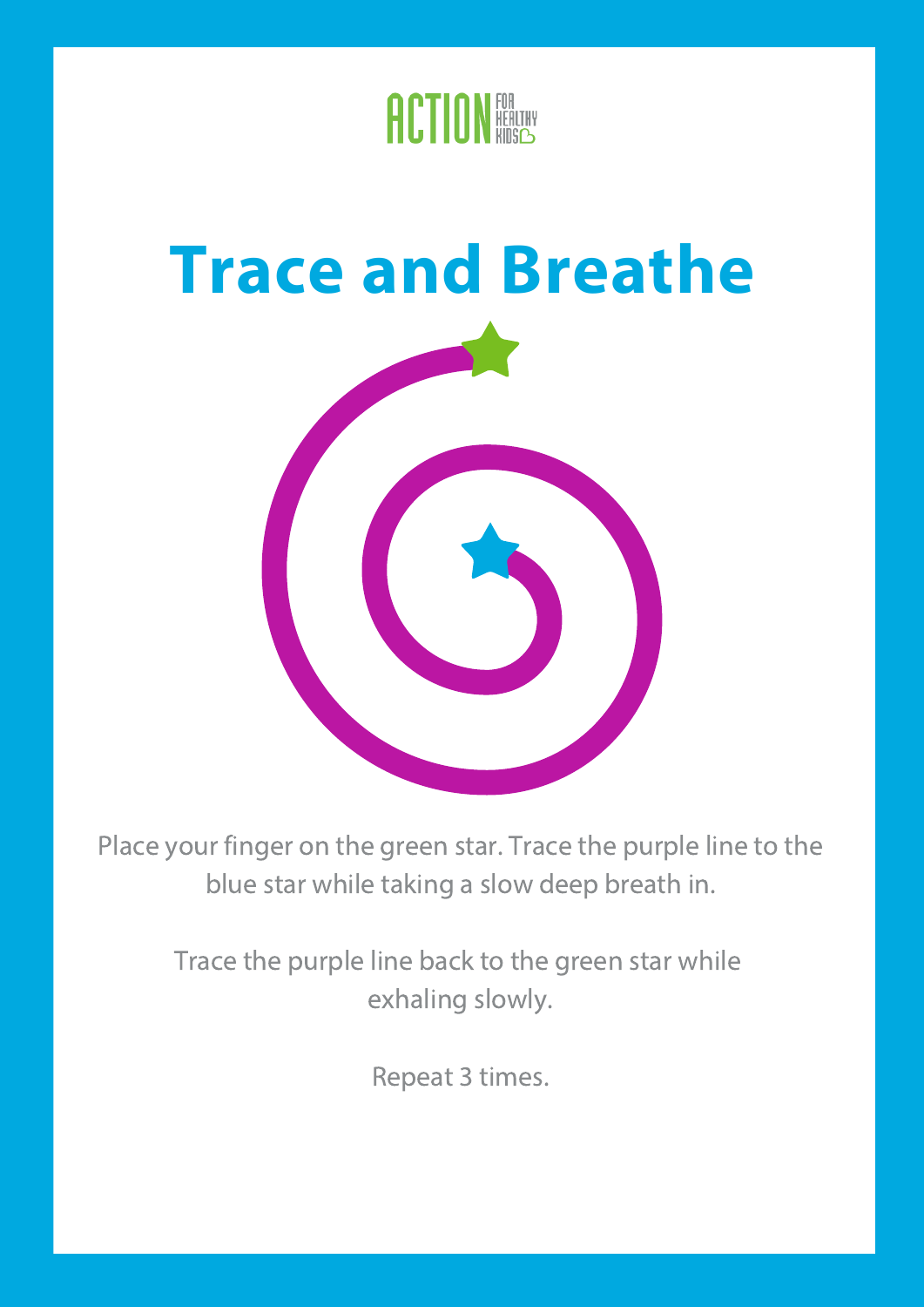

#### **Pedal**



Pretend you are riding a bicycle.

Sit on the ground and put your hands behind you to help you balance. List your legs and peddle your legs to the count of 10.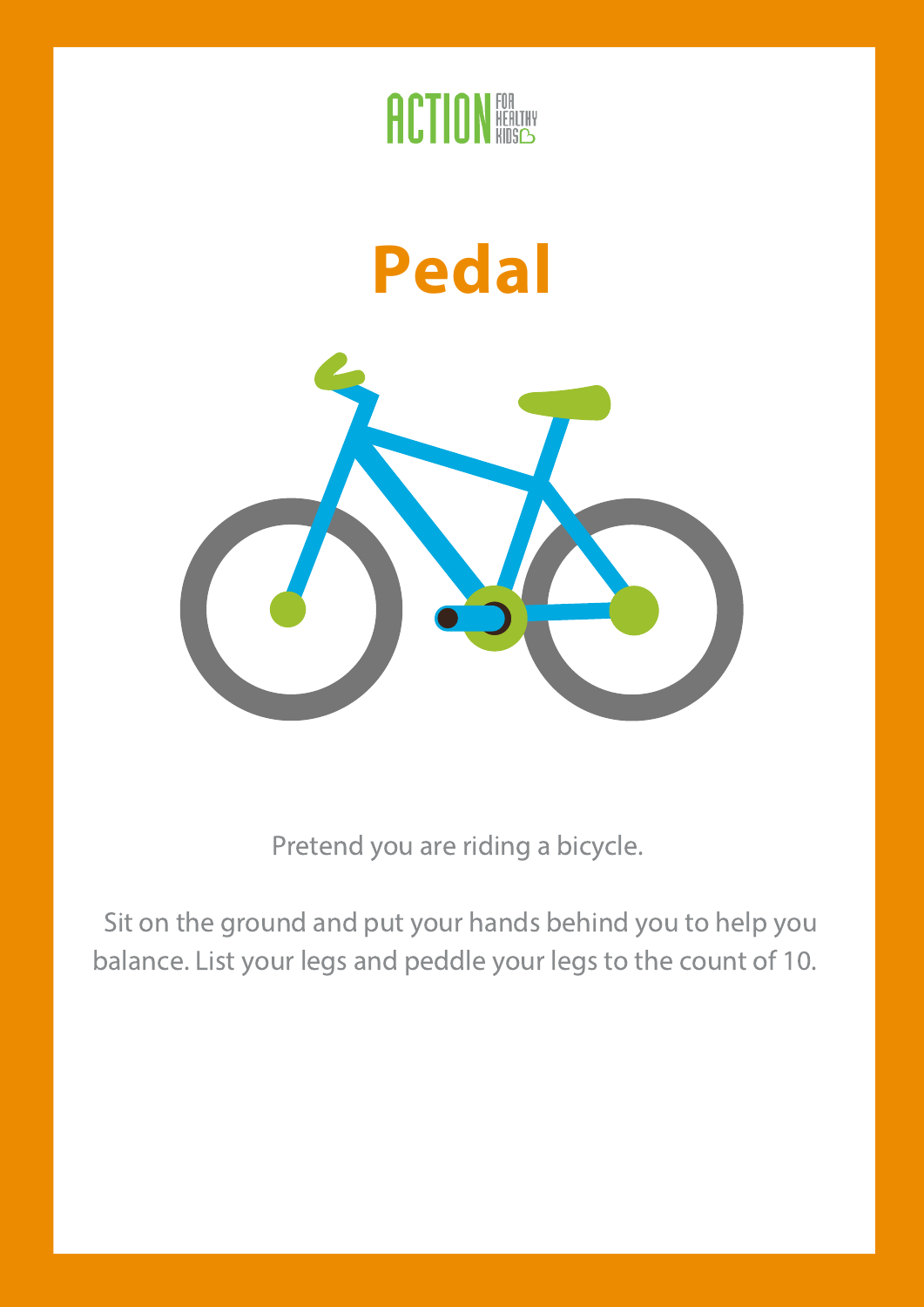

### **Feelings Faces**



Point to each face and name that feeling.

Practice your feelings faces by matching your expression.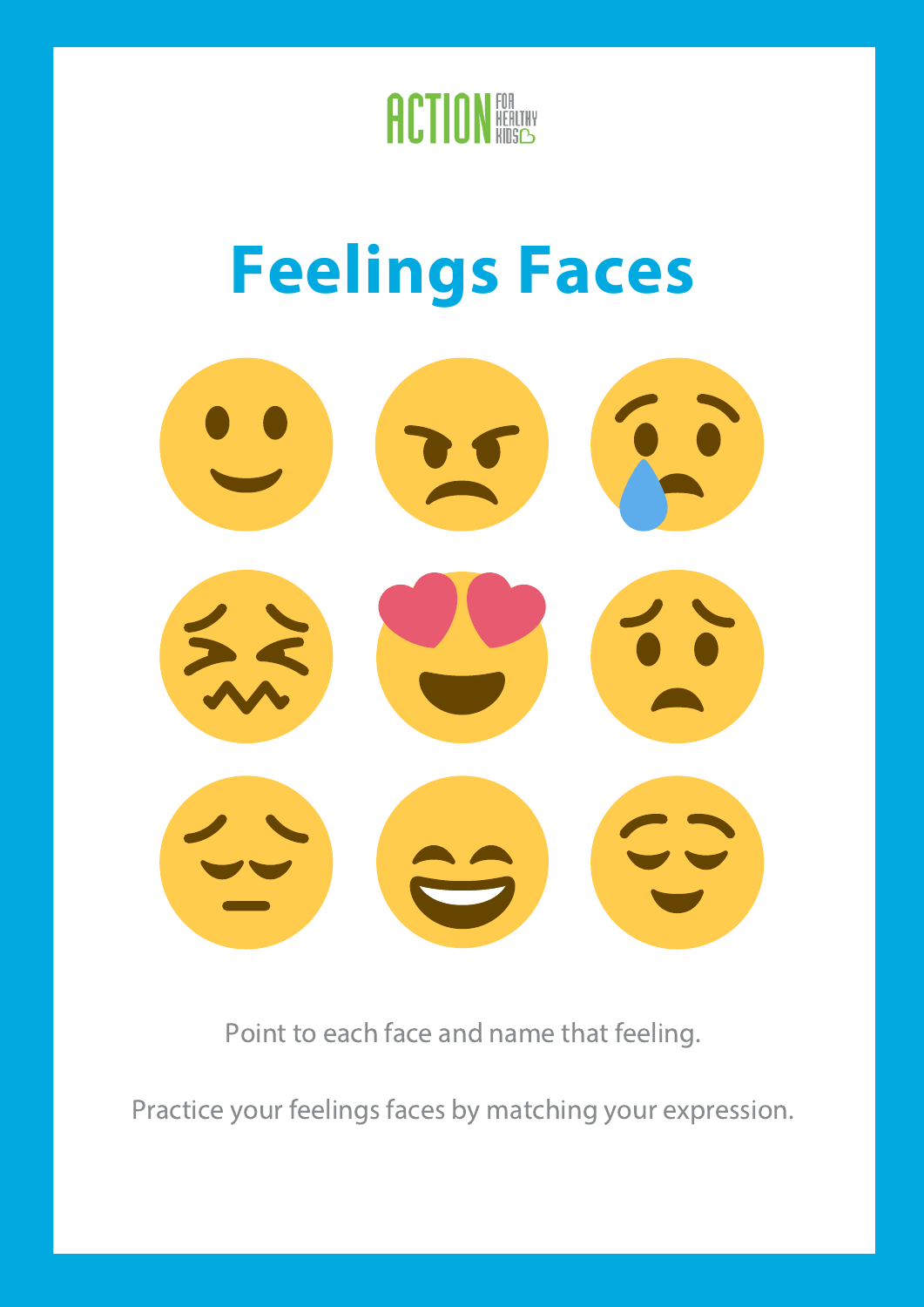

## **Alphabet Soup**



Make the shape of each letter with your body.

Hold each letter to the count of 5.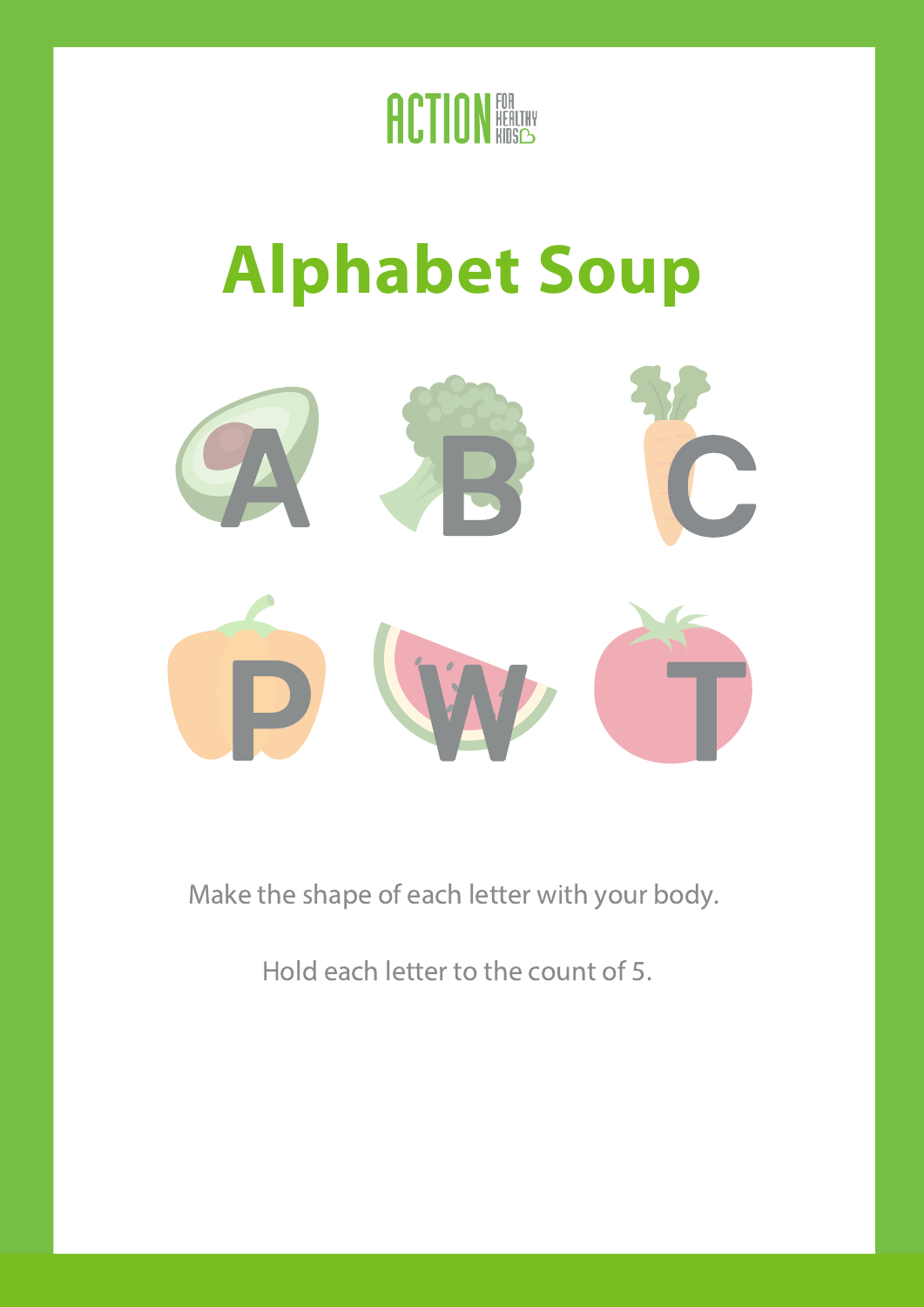

#### **Tree Pose**



Stand with your arms relaxed at your sides with your palms faced outward in a gesture of openness. Stand tall, like a balloon is lifting you up.

Transfer your weight to one side. Place the bottom of your left foot on the inside of your right thigh or shin (not the knee) and hold with your palms together at your chest. Take a deep breath.

Switch sides and repeat.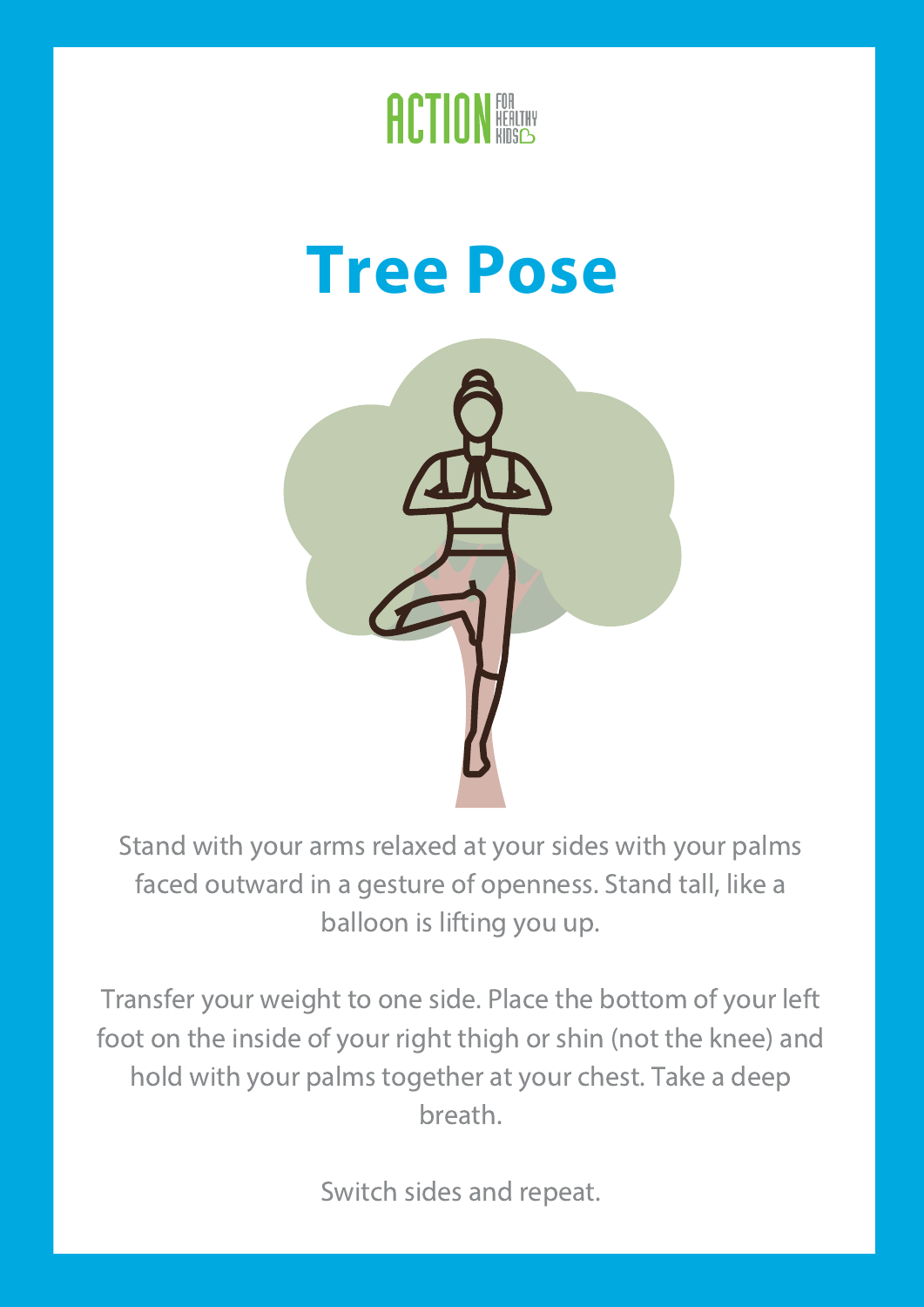

### **Frog Jump**



Stand up tall with your arms down by your sides. Bring your arms out in front as you open your palms and straighten your arms as you step your feet apart. Exhale as you squat down to the ground, keeping your back straight and the top of your head pointed towards the sky.

Hop like a frog 5 times.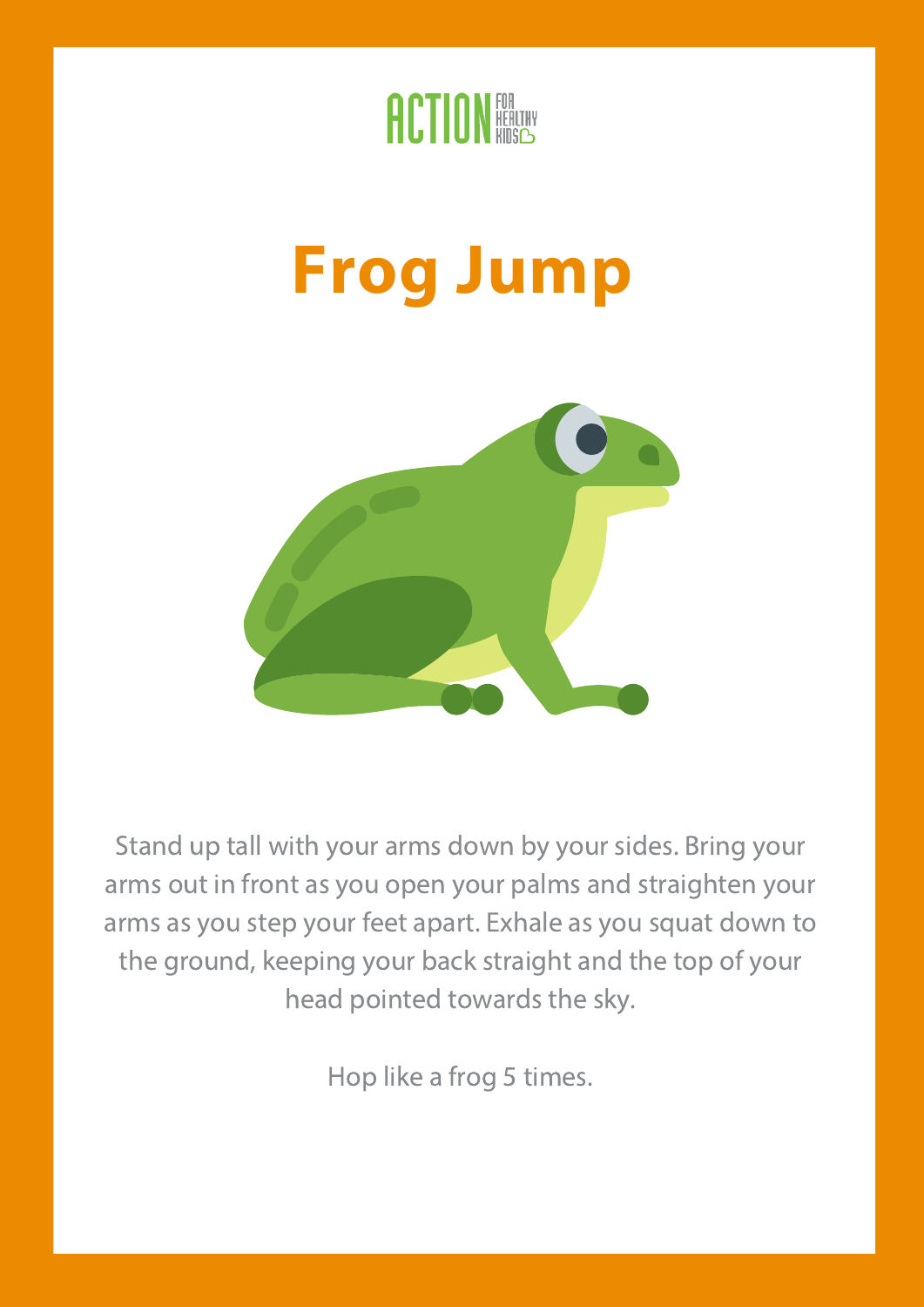

# **Fruity Fit**



Count the number of fruit to figure out how many of each exercise to complete.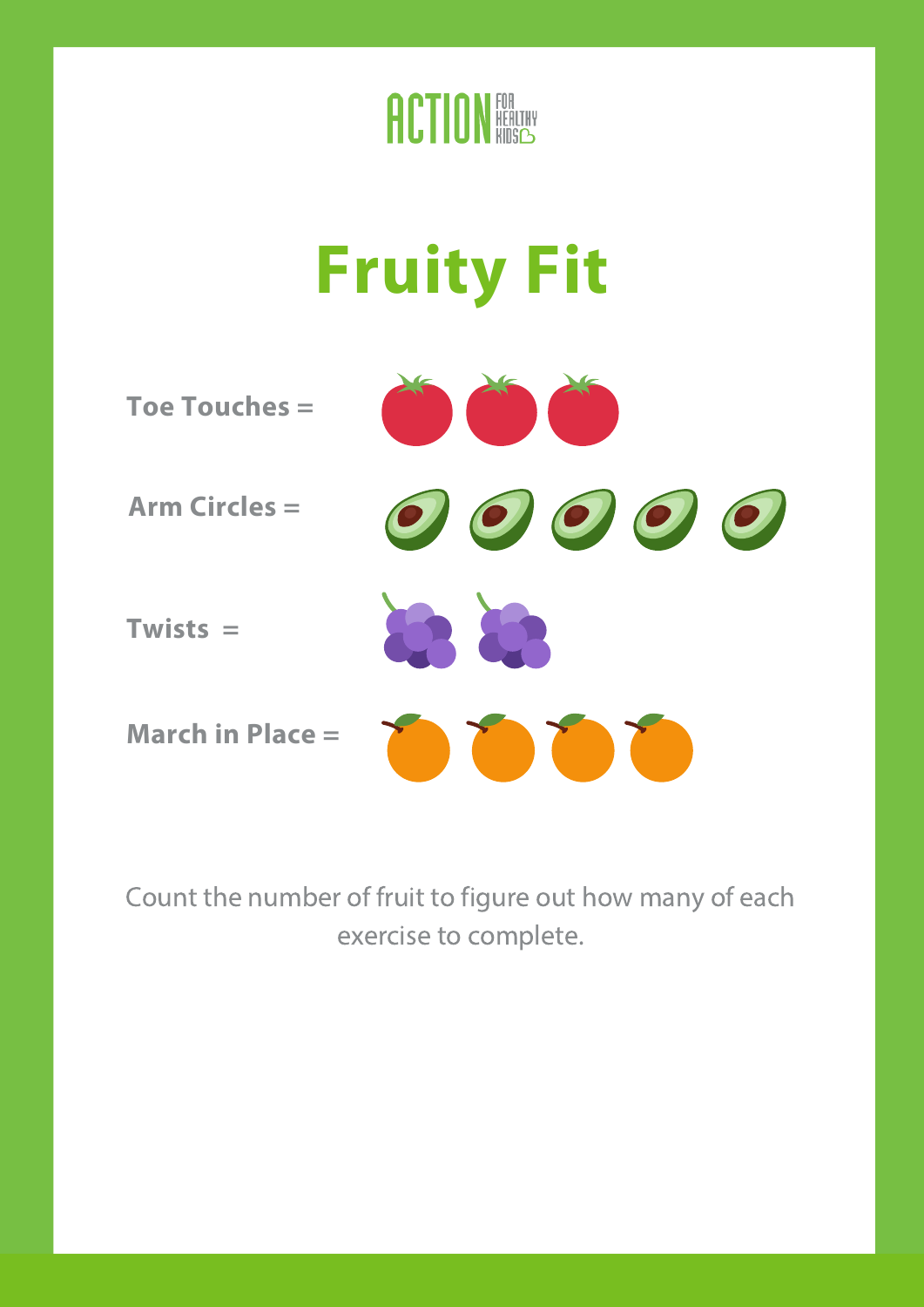

## **Wall Push**



Place your hands on the wall close together with thumbs touching. Use the handprints as a guide.

Bend your elbows and press your palms against the wall, bringing your chest towards the wall.

Press your palms against the wall and straighten your elbows, pushing your chest away from the wall.

Repeat 3 times.